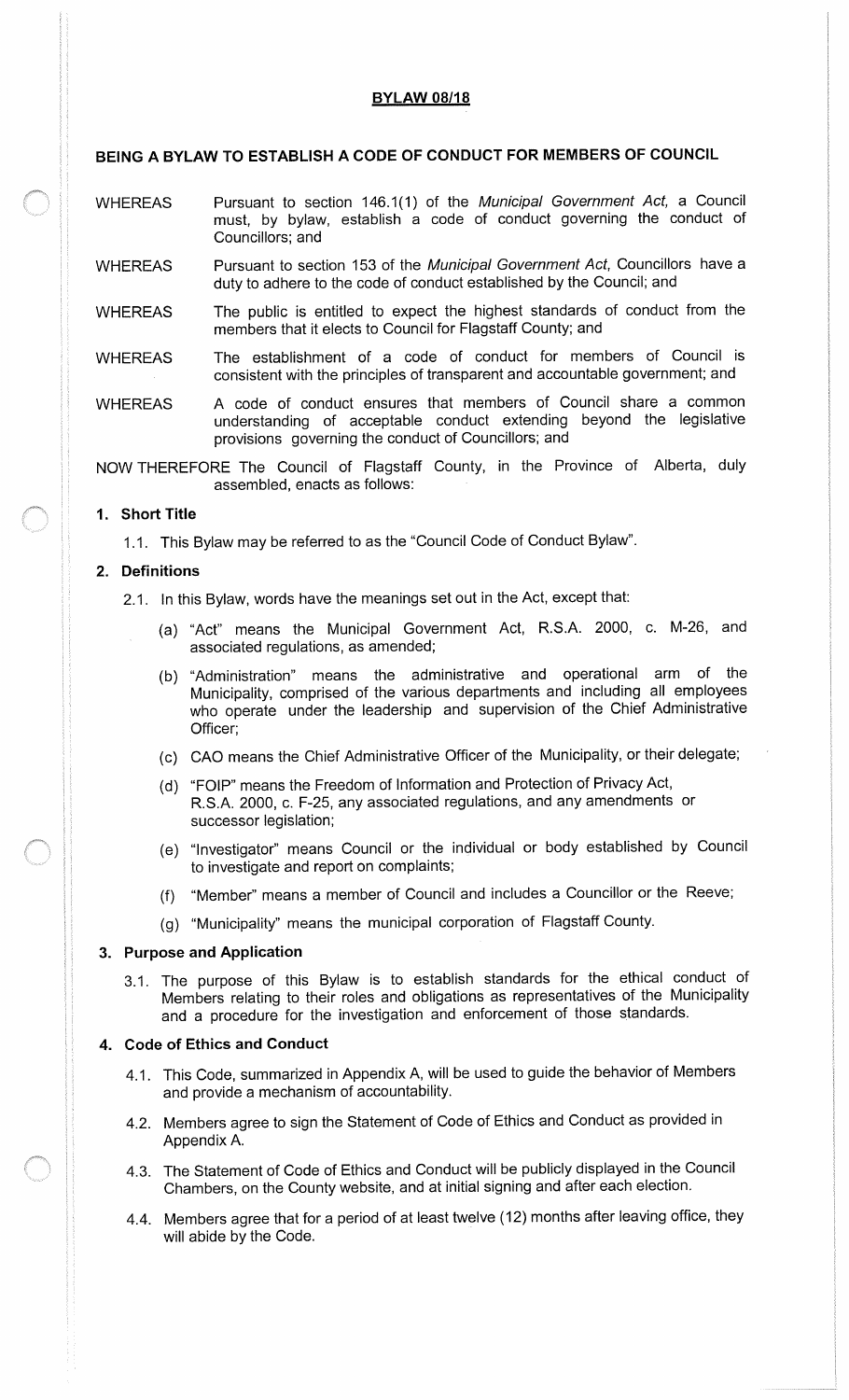# 5. Representing the Municipality

- 5. 1. Members shall:
	- a) act honestly and, in good faith, serve the welfare and interests of the Municipality as a whole;
	- b) perform their functions and duties in a conscientious and diligent manner with integrity, accountability and transparency;
	- c) conduct themselves in a professional manner with dignity and make every effort to participate diligently in the meetings of Council, committees of Council and other bodies to which they are appointed by Council; and
	- d) arrange their private affairs and conduct themselves in a manner that promotes public confidence and will bear close public scrutiny.

#### 6. Communicating on Behalf of the Municipality

- 6. 1. A Member must not claim to speak on behalf of Council unless authorized to do so.
- 6.2. Unless Council directs otherwise, the Reeve is Council's official spokesperson and in the absence of the Reeve it is the Deputy Reeve. All inquiries from the media regarding the official Council position on an issue shall be referred to Council's official spokesperson.
- 6.3. A Member who is authorized to act as Council's official spokesperson must ensure that their comments accurately reflect the official position and will of Council as a whole, even if the Member personally disagrees with Council's position.
- 6. 4. No Member shall make a statement when they know that statement is false.
- 6. 5. No Member shall make a statement with the intent to mislead Council or members of the public.

#### 7. Respecting the Decision -Making Process

- 7.1. Decision making authority lies with Council, and not with any individual Member. Council may only act by bylaw or resolution passed at a Council meeting held in public at which there is a quorum present. No Member shall, unless authorized by Council, attempt to bind the Municipality or give direction to employees in Administration, agents, contractors, consultants or other service providers or prospective vendors to the Municipality.
- 7.2. Members shall conduct and convey Council business and all their duties in an open and transparent manner other than for those matters which by law are authorized to be dealt with in a confidential manner in a closed meeting (in-camera) session, and in so doing, allow the public to view the process and rationale which was used to reach decisions and the reasons for taking certain actions.
- 7. 3. Members shall accurately communicate the decisions of Council, even if they disagree with Council's decision, such that respect for the decision-making processes of Council is fostered.

#### 8. Adherence to Bylaws and Policies

- 8.1. Members shall uphold the law established by the Parliament of Canada and the Legislature of Alberta and the bylaws and policies adopted by Council.
- 8. 2. Members shall respect the Municipality as an institution, its bylaws and policies and shall encourage public respect for the Municipality, its bylaws and policies.
- 8. 3. A Member must not encourage disobedience of any bylaw, policy or procedure of the Municipality in responding to <sup>a</sup> member of the public, as this undermines public confidence in the Municipality and in the rule of law.

# 9. Respectful Interactions with Council Members, Staff, the Public and Others

- 9.1. Members shall act in a manner that demonstrates fairness, respect for individual differences and opinions, and an intention to work together for the common good and in furtherance of the public interest.
- 9.2. Members shall treat one another, employees of the Municipality and members of the public with courtesy, dignity and respect and without abuse, bullying or intimidation.
- 9.3. No Member shall use indecent, abusive, or insulting words or expressions toward another Member, any employee of the Municipality or any member of the public.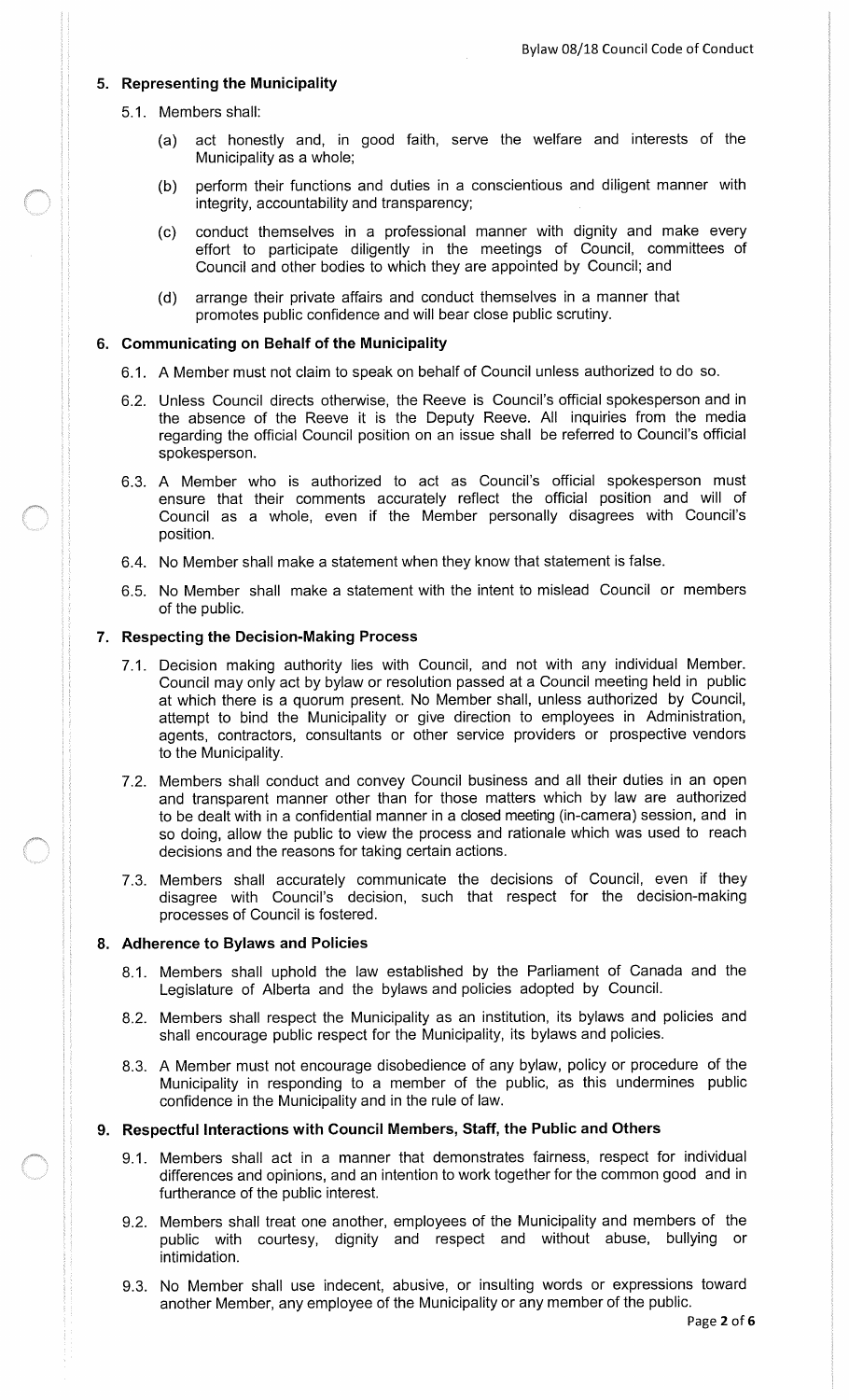- 9. 4. No Member shall speak in a manner that is discriminatory to any individual based on the person's race, religious beliefs, colour, gender, physical disability, mental disability, age, ancestry, place of origin, marital status, source of income, family status or sexual orientation.
- 9.5. Members shall respect the fact that employees in Administration work for the Municipality as a corporate body and are charged with making recommendations that reflect their professional expertise and a corporate perspective and that employees are required to do so without undue influence from any Member or group of Members.
- 9.6. Members must not:
	- a) involve themselves in matters of Administration, which fall within the jurisdiction of the CAO;
	- b) use, or attempt to use, their authority or influence for the purpose of intimidating, threatening, coercing, commanding or influencing any employee of the Municipality with the intent of interfering in the employee's duties; or
	- c) maliciously or falsely injure the professional or ethical reputation, or the prospects or practice of employees of the Municipality.

## 10. Confidential Information

- 10.1. Members must keep in confidence matters discussed during a closed meeting (incamera) session at a Council or Council committee meeting until the matter is discussed at a meeting held in public.
- 10.2. In the course of their duties, Members may also become privy to confidential information received outside of a closed meeting ("in-camera") session. Members must not:
	- a) disclose or release by any means to any member of the public, including the media, any confidential information acquired by virtue of their office, unless the disclosure is required by law or authorized by Council to do so;
	- b) access or attempt to gain access to confidential information in the custody or control of the Municipality unless it is necessary for the performance of the Member's duties and is not otherwise prohibited by Council, and only then if the information is acquired through appropriate channels in accordance with applicable Council bylaws and policies;
	- c) use confidential information for personal benefit or for the benefit of any other individual or organization.
- 10. 3. No Member shall use confidential information for personal benefit or for the benefit of any other individual or organization.
- 10. 4. Confidential information includes information in the possession of, or received in confidence by, the Municipality that the Municipality is prohibited from disclosing pursuant to legislation, court order or by contract, or is required to refuse to disclose under FOIP or any other legislation, or any other information that pertains to the business of the Municipality, and is generally considered to be of a confidential nature, including but not limited to information concerning:
	- a) the security of the property of the Municipality;
	- b) a proposed or pending acquisition or disposition of land or other property;
	- c) a tender that has or will be issued but has not been awarded;
	- d) contract negotiations;
	- e) employment and labour relations;
	- f) draft documents and legal instruments, including reports, policies, bylaws and resolutions, that have not been the subject matter of deliberation in a meeting open to the public;
	- (g) law enforcement matters;
	- (h) litigation or potential litigation, including matters before administrative tribunals; and
	- advice that is subject to solicitor -client privilege.  $(i)$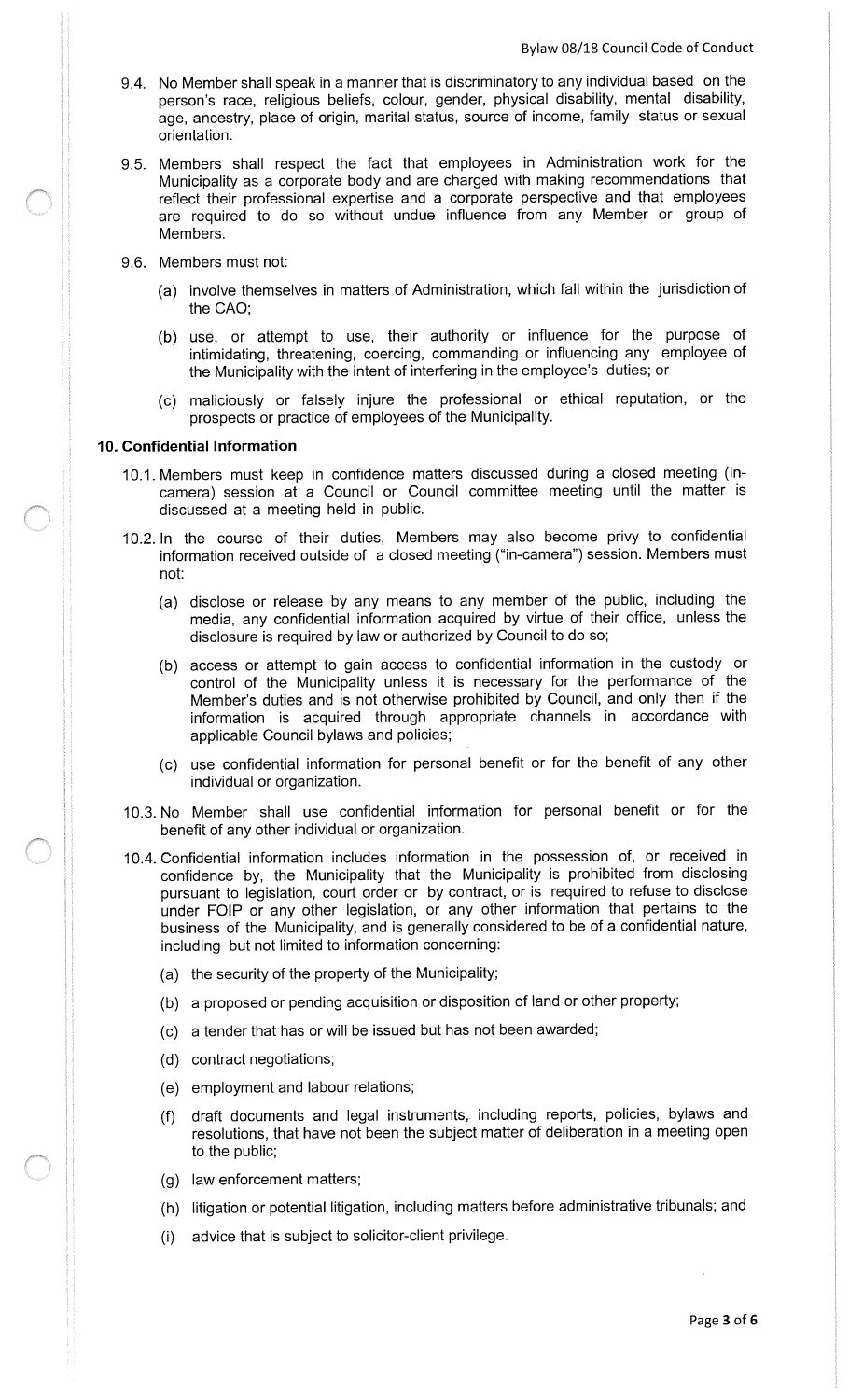## 11. Conflicts of Interest

- 11.1. Members have a statutory duty to comply with the pecuniary interest provisions set out in Part 5, Division 6 of the Act and a corresponding duty to vote unless required or permitted to abstain under the Act or another enactment.
- 11.2. Members are to be free from undue influence and not act or appear to act in order to gain financial or other benefits for themselves, family, friends or associates, business or otherwise.
- 11.3. Members shall approach decision-making with an open mind that is capable of persuasion.
- 11.4. It is the individual responsibility of each Member to seek independent legal advice, at the Member's sole expense, with respect to any situation that may result in a pecuniary or other conflict of interest.

#### 12. Improper Use of Influence

12.1. No Member shall use the influence of the Member's office for any purpose other than for the exercise of the Member's official duties.

## 13. Use of Municipal Assets and Services

13.1. Members shall use municipal property, equipment, services, supplies and staff resources only for the performance of their duties as a Member.

## 14. Orientation and Other Training Attendance

- 14.1. Every Member must attend the orientation training offered by the Municipality within ninety ( 90) days after the Member takes the oath of office.
- 14.2. Unless excused by Council, every Member must attend any other training organized at the direction of Council for the benefit of Members throughout the Council term.

## 15. Remuneration and Expenses

15.1. Members shall be transparent and accountable with respect to all expenditures and strictly comply with all municipal bylaws, policies and procedures regarding claims for remuneration and expenses.

## 16. Gifts and Hospitality

16.1. Members shall not accept gifts, hospitality or other benefits that would, to a reasonable member of the public, appear to be in gratitude for influence, to induce influence, or otherwise to go beyond the necessary and appropriate public functions involved.

# 17. Election Campaigns

17.1. No Member shall use any facilities, equipment, supplies, services, municipal logo or other resources of the Municipality for any election campaign or campaignrelated activity.

#### 18. Informal Complaint Process

- 18.1. Any person or Member who has identified or witnessed conduct by a Member that the person or Member reasonably believes, in good faith, is in contravention of this Bylaw, may address the prohibited conduct by:
	- a) advising the Member that the conduct violates this Bylaw and encouraging the Member to stop,
	- b) requesting the Reeve to assist in informal discussion of the alleged complaint with the Member in an attempt to resolve the issue. In the event that the Reeve is the subject of, or is implicated in a complaint, the person may request the assistance of the Deputy Reeve.
- 18.2. Individuals are encouraged to pursue this informal complaint procedure as the first means of remedying conduct that they believe violates this Bylaw. However, an individual is not required to complete this informal complaint procedure prior to pursuing the formal complaint procedure outlined below.

# 19. Formal Complaint Process

19.1. Any person or Member who has identified or witnessed conduct by a Member that the person or Member reasonably believes, in good faith, is in contravention of this Bylaw, may file a formal complaint in accordance with the following procedure: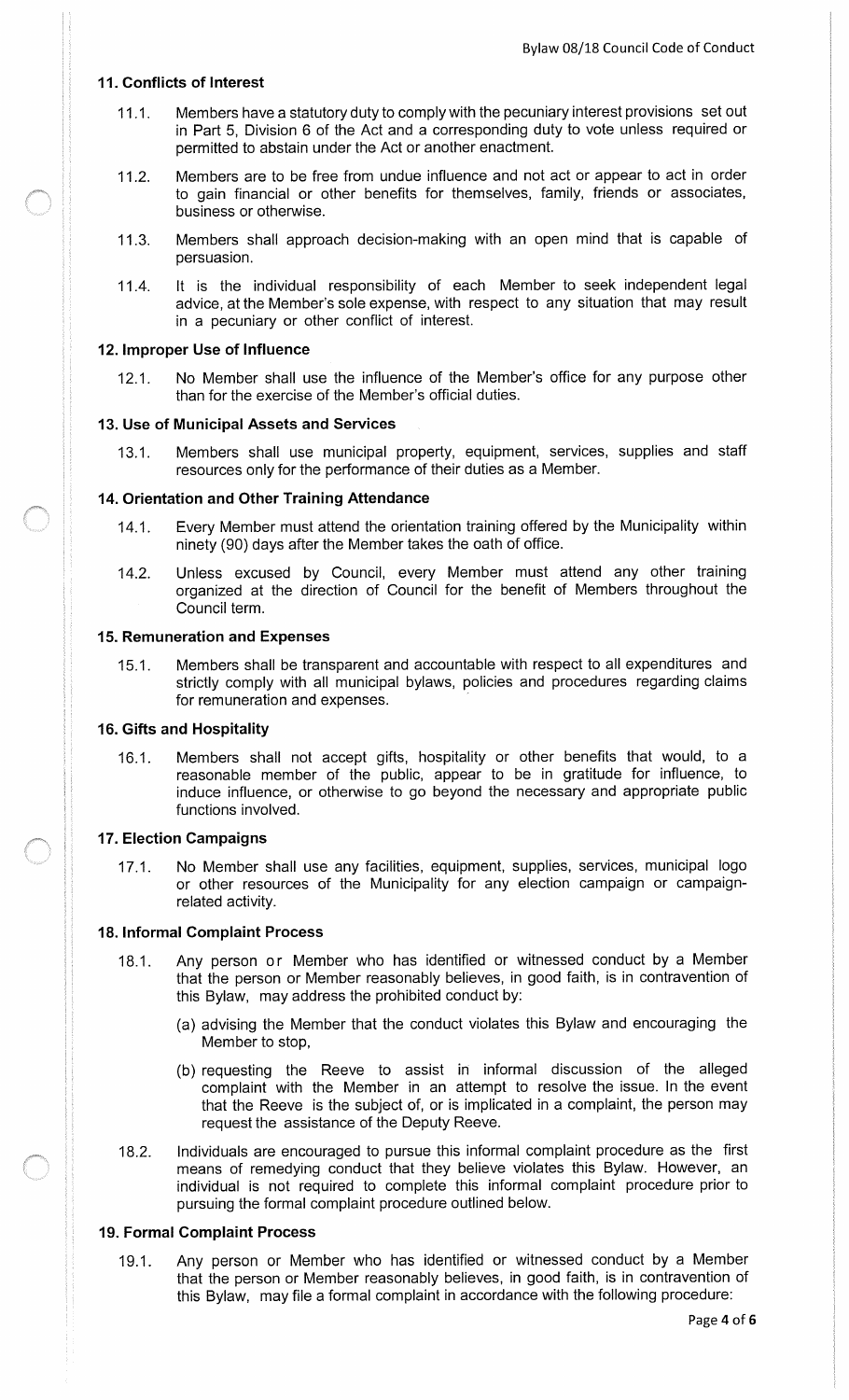- a) All complaints shall be made in writing and shall be dated and signed by an identifiable individual;
- b) All complaints shall be addressed to the Investigator;
- c) The complaint must set out reasonable and probable grounds for the allegation that the Member has contravened this Bylaw, including a detailed description of the facts, as they are known, giving rise to the allegation;
- d) If the facts, as reported, include the name of one or more Members who are alleged to be responsible for the breach of this Bylaw, the Member or Members concerned shall receive a copy of the complaint submitted to the Investigator;
- e) Upon receipt of a complaint under this Bylaw, the Investigator shall review the complaint and decide whether to proceed to investigate the complaint or not. If the Investigator is of the opinion that a complaint is frivolous or vexatious or is not made in good faith, or that there are no grounds or insufficient grounds for conducting an investigation, the Investigator may choose not to investigate or, if already commenced, may terminate any investigation, or may dispose of the complaint in <sup>a</sup> summary manner. In that event, the complainant and Council, if Council is not the Investigator, shall be notified of the Investigator's decision;
- f) If the Investigator decides to investigate the complaint, the Investigator shall take such steps as it may consider appropriate, which may include seeking legal advice. All proceedings of the Investigator regarding the investigation shall be confidential;
- g) If the Investigator is not Council, the Investigator shall, upon conclusion of the investigation, provide the Council and the Member who is the subject of the complaint, the results of the Investigator's investigation;
- h) A Member who is the subject of an investigation shall be afforded procedural fairness, including an opportunity to respond to the allegations before Council deliberates and makes any decision or any sanction is imposed;
- i) A Member who is the subject of an investigation is entitled to be represented by legal counsel, at the Member's sole expense.

## 20. Compliance and Enforcement

- 20.1. Members shall uphold the letter, the spirit and intent of this Bylaw.
- 20.2. Members are expected to co-operate in every way possible in securing compliance with the application and enforcement of this Bylaw.
- 20.3. No Member shall:
	- a) undertake any act of reprisal or threaten reprisal against a complainant or any other person for providing relevant information to Council or to any other person;
	- b) obstruct Council, or any other person, in carrying out the objectives or requirements of this Bylaw.
- 20.4. Sanctions that may be imposed on a Member, by Council, upon a finding that the Member has breached this Bylaw may include:
	- a) a letter of reprimand addressed to the Member;
	- b) requesting the Member issue a letter of apology;
	- (c) publication of a letter of reprimand or request for apology and the Member's response;
	- d) suspension or removal of the appointment of a Member as the chief elected official under section  $150(2)$  of the Act;
	- e) suspension or removal of the appointment of a Member as the deputy chief elected official or acting chief elected official under section 152 of the Act;
	- f) suspension or removal of the chief elected official's presiding duties under section 154 of the Act;
	- g) suspension or removal from some or all Council committees and bodies to which Council has the right to appoint members;
	- h) reduction or suspension of remuneration as defined in section 275. <sup>1</sup> of the Act corresponding to a reduction in duties, excluding allowances for attendance at Page 5 of 6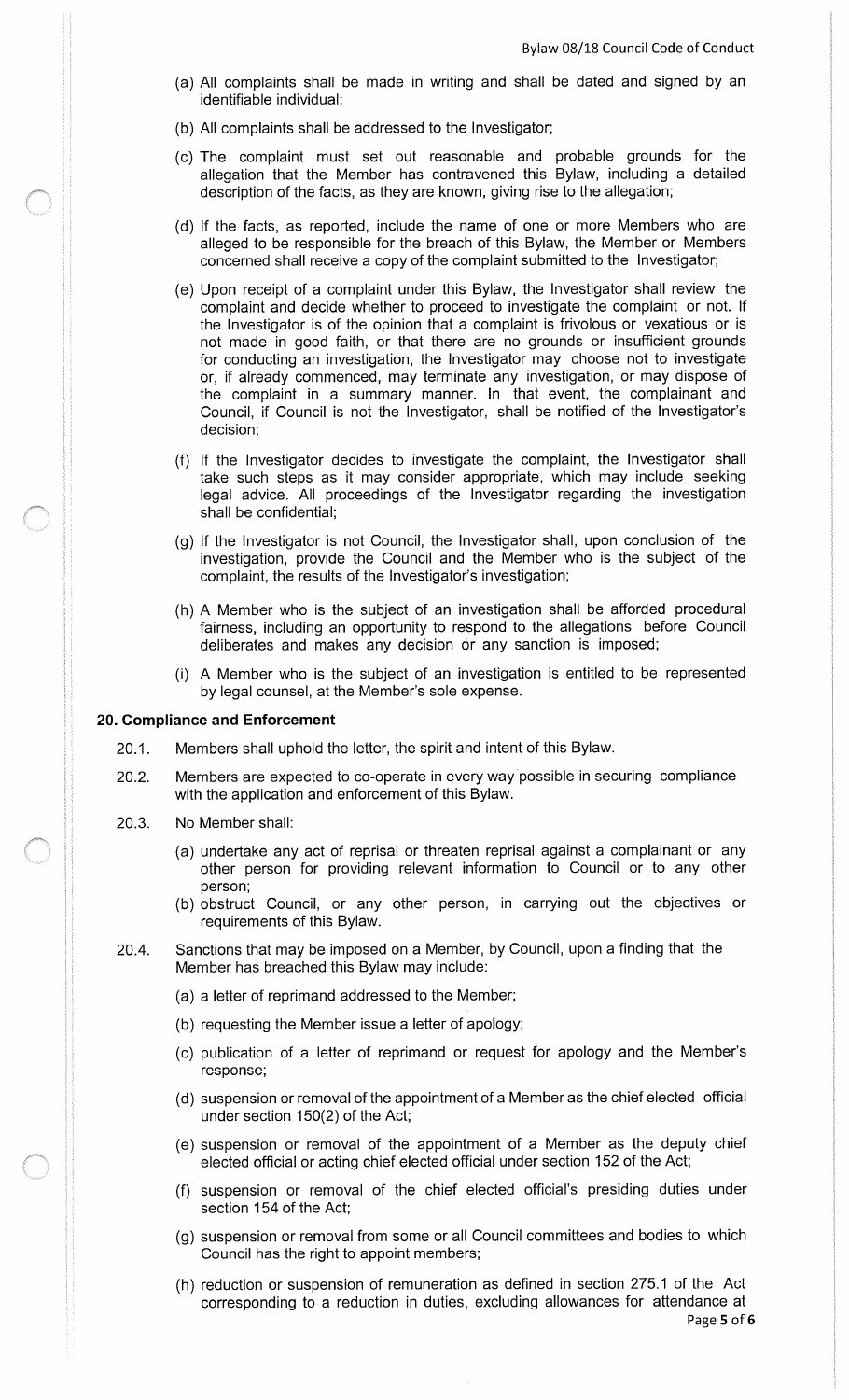Council meetings;

i) any other sanction Council deems reasonable and appropriate in the circumstances provided that the sanction does not prevent a Member from fulfilling the legislated duties of a Councillor and the sanction is not contrary to the Act.

# 21. Review

21.1. This Bylaw shall be brought forward for review at the beginning of each term of Council, when relevant legislation is amended, and at any other time that Council considers appropriate to ensure that it remains current and continues to accurately reflect the standards of ethical conduct expected of Members.

READ a First time this  $27 \times$  day of Few E., 2018.

READ a Second time this  $27^{42}$  day of  $\sqrt{2}u \sqrt{\epsilon}$ , 2018.

READ a Third time and finally passed this  $27^{\frac{1}{2}}$  day of  $\sqrt{2\epsilon_0\epsilon_1\epsilon_2\epsilon_3\epsilon_4}$ , 2018.

REE

ADMINISTRATIVE OFFICER